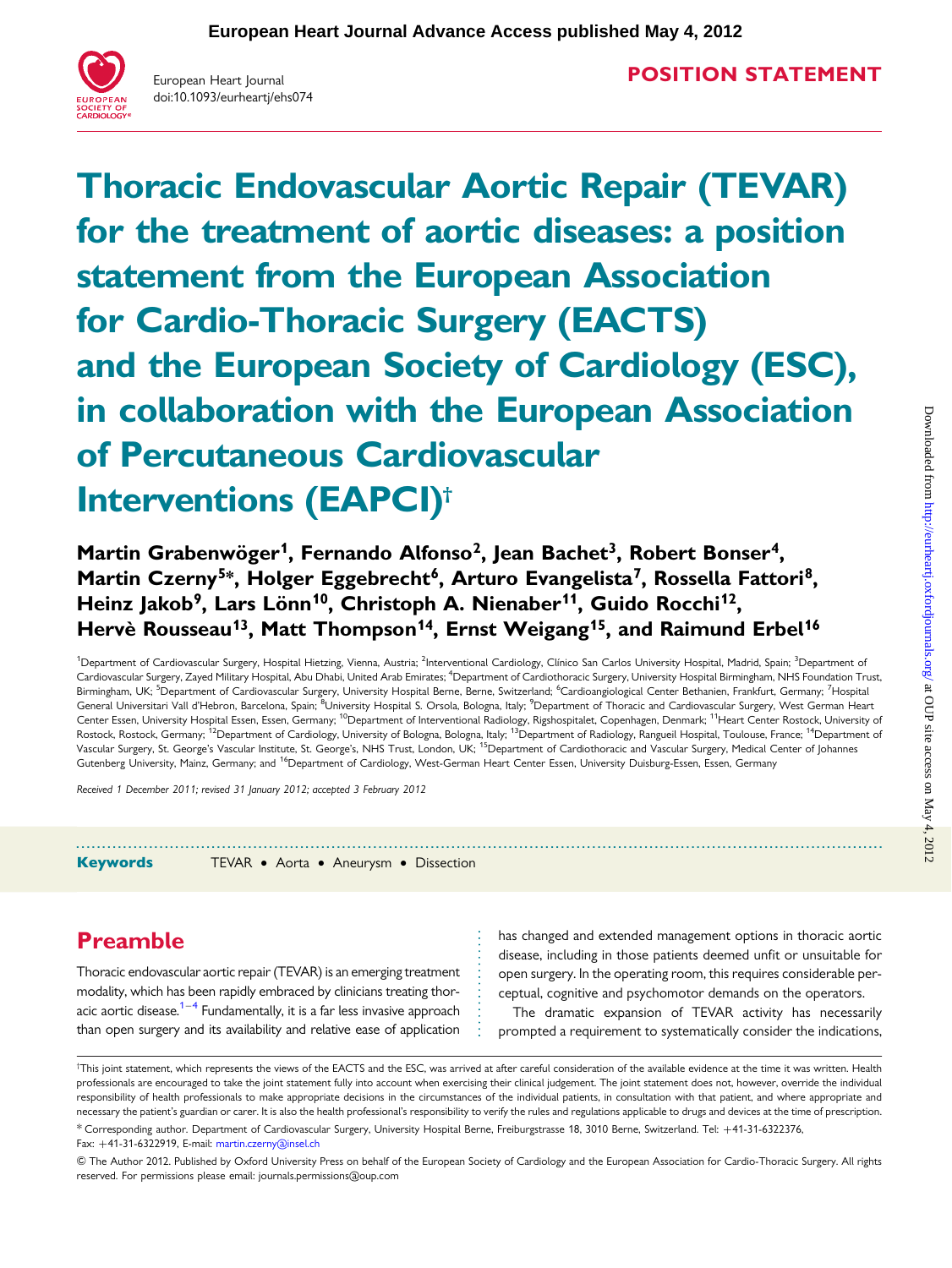appropriateness, limitations and delivery of this treatment, which has been adopted by many specialties including cardiologists, cardio-vascular surgeons, radiologists and vascular surgeons.<sup>[5](#page-5-0)</sup> Our task has been to generate a multidisciplinary position statement that supports and advises all clinicians utilizing this technological advance. This document focuses on the main diagnoses—thoracic aortic aneurysm (TAA), thoracic aortic dissection (TAD) of the descending aorta (type B according to the Stanford classification) and thoracic aortic injury (TAI)—indications and applicability of TEVAR and includes information regarding its limitations and complications. It acts as a position statement for both societies that reflects current understanding of thoracic aortic endovascular therapy.

# Recommendations for the Development of a TEVAR Programme

### Evaluation of symptoms and patient status

Symptoms in patients with TAA and chronic dissection are rare and non-specific.<sup>[6,7](#page-5-0)</sup> New onset of hoarseness or dysphagia may suggest a developing aneurysm in the distal aortic arch and proximal descending aorta. Most asymptomatic cases are discovered incidentally, while symptomatic patients have usually developed complications. Even in patients with acute aortic syndromes, chest pain, back pain and signs of malperfusion are often misinterpreted due to lack of awareness. In cases of clinical suspicion, a computed tomography (CT)-angiography is the diagnostic modality of first choice.

### Multidisciplinary consultation

Patient selection should be performed on an individual basis according to anatomy, pathology, comorbidity and anticipated durability of any repair, using a multidisciplinary approach, ideally in an aortic centre. This concept offers the widest available opinion, an appropriate range of technical options and adequate infrastructure for endovascular therapy of thoracic aortic disease. The involvement of different specialties allows combining the best experience and expertise in medical, interventional and surgical therapy for tailoring an optimal treatment strategy for the individual patient.

### Preoperative imaging

CT angiography (CTA) is the method of choice for diagnosis and planning treatment.<sup>8</sup> Magnetic resonance imaging (MRI) is not widely used in the acute setting, but may be useful in chronic disease and during follow-up.<sup>[9](#page-5-0)</sup> Conventional angiography is no longer recommended as a routine diagnostic procedure. Positron emission tomography in combination with CTA may be used as an adjunct in specific situations (detection of signs of inflammation) but is not recommended for routine use.<sup>[10](#page-5-0),[11](#page-5-0)</sup>

### Intraprocedural imaging

High-quality imaging and appropriate facilities for open surgery during the endovascular procedure are of the utmost importance. Purpose-built, hybrid operating and imaging suites appear to be the optimal solution[.12](#page-5-0) Transoesophageal echocardiography (TEE) is recommended as an adjunctive intraoperative imaging technique in complex aortic pathologies such as aortic dissection.<sup>[13](#page-5-0)-[15](#page-5-0)</sup> Intravascular ultrasound and phased-array intracardiac ultrasound could be useful as well in cases of dissection.<sup>[16,17](#page-5-0)</sup>

### Postprocedural imaging

CTA prior to discharge is advised to delineate complications undetected during the initial endovascular procedure and to form a reference for follow-up studies. To avoid radiation MRI may be more widely used in the future, $8$  but it lacks the visualization of metallic stent struts and is not compatible with stainless steel endografts.<sup>[18](#page-5-0)</sup>

### Risk evaluation

To date, no TEVAR-specific risk stratification tool is available. Clearly, an individual risk stratification tool is required to predict endovascular outcomes and it will be the task of such working groups to establish a suitable tool in the near future. Until such risk stratification tools are available, individual patient's decisions will be made on the traditional basis of risk–benefit analysis.<sup>[19](#page-5-0)</sup>

### Adjunctive diagnostic modalities

It is recommended that a transthoracic echocardiogram be performed as part of the diagnostic work-up in the elective setting in order to exclude valvular and structural heart disease. Further imaging should include a duplex ultrasound of the supraaortic vessels. A stress test to exclude coronary artery disease is not necessary in asymptomatic patients.<sup>[20,21](#page-5-0)</sup> Cardiac catheterization is suggested in patients with proven signs and symptoms of ischaemia or suspicion of coronary artery disease.

### Planning of TEVAR—TAA

A sufficient proximal and distal landing zone of at least 2 cm is necessary for the safe deployment and durable fixation of TEVAR.<sup>22,23</sup> If landing zones are shorter or significantly angulated, prior transposition or bypass surgery/re-routing of the involved aortic branch may be considered. Evaluation of access vessels (sizing, calcification, tortuosity) is of major importance. An access vessel of at least 8 mm in diameter is necessary for a standard 24 French delivery device. Alternative access sites are the iliac arteries, the infrarenal aorta or even the ascending aorta.

### Planning of TEVAR—type B TAD

Planning of TEVAR includes clinical examination, laboratory tests and imaging to classify the type of dissection (classical dissection, intramural haematoma (IMH), penetrating atherosclerotic ulcer, traumatic dissection), its duration and potential complications. Localization of all tears, with emphasis on identifying the primary entry tear, is important. The next step is to define the extension of dissection and possible static, dynamic or complex involvement of supraaortic, visceral and pelvic vessels resulting in malperfusion.<sup>[8](#page-5-0)</sup> Perfusion of side branch vessels through the false lumen does not automatically exclude patients from TEVAR, as a distal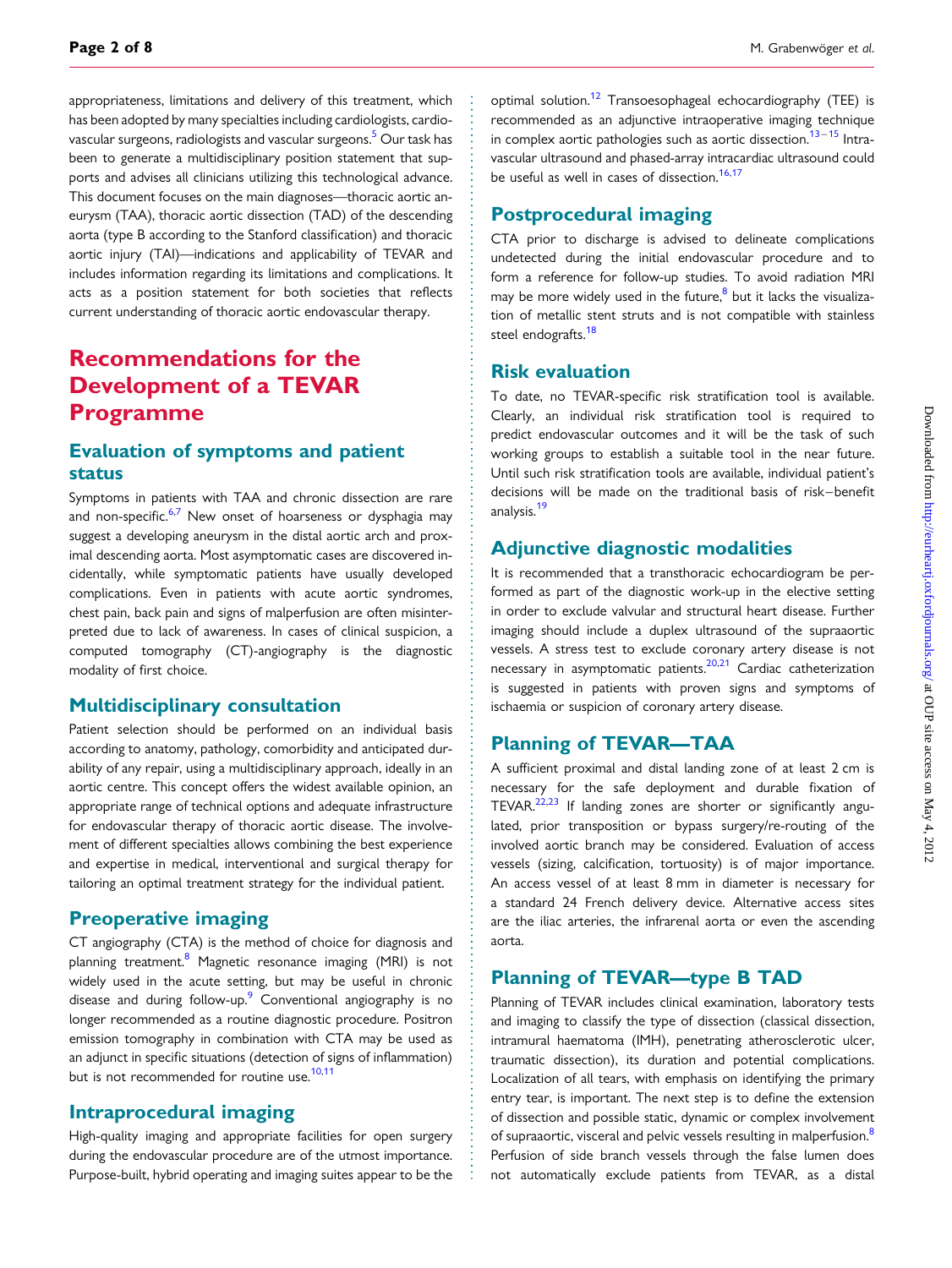communication is often present or the visceral vessel may receive a contribution from both lumina.

# Indications and contraindications for TEVAR

### TEVAR for TAA

In asymptomatic TAA patients TEVAR is indicated (by consensus) when the maximum diameter of the aneurysm exceeds 5.5 cm or if rapid expansion ( $>5$  mm in 6 months) occurs.<sup>[24,25](#page-6-0)</sup> In certain morphologic situations which are considered prone to rupture, e.g. saccular aneurysms, TEVAR may be justified at a diameter of less the above referenced 5.5 cm. Comorbidities and age of the patient have to be considered, $26$  and it may be appropriate to set a larger aortic diameter threshold in patients with increased operative risk.

#### TEVAR for type B aortic dissection

TEVAR is the treatment modality of choice in complicated acute type B aortic dissections. $3,27-29$  $3,27-29$  $3,27-29$  $3,27-29$  $3,27-29$  The term 'complicated' means persisting or recurrent pain, uncontrolled hypertension despite full medication, early aortic expansion, malperfusion and signs of rupture (haematothorax, increasing periaortic and mediastinal haematoma). $28$  Further subgroups benefiting from immediate TEVAR are being defined. In an uncomplicated type B dissection, a primary conservative approach with close surveillance seems to be justified until complications arise.<sup>[30](#page-6-0)</sup> The treatment of aneurysms on the basis of chronic type B dissections should be discussed in a multidisciplinary team approach, considering TEVAR versus open surgery.<sup>[31](#page-6-0)</sup>

In cases of penetrating aortic ulcer, treatment may be recommended, when patients are symptomatic, or the ulcer demonstrates expansion and  $IMH<sup>32</sup>$  $IMH<sup>32</sup>$  $IMH<sup>32</sup>$  In patients with IMH, intimal lesions/laceration can often be found in the inner curvature of the aortic arch by careful CTA analysis. This may be an aim for stent-graft implantation in patients with a progressive/complicated  $IMH<sup>32</sup>$ 

### TEVAR for traumatic aortic injury

Immediate endovascular treatment is indicated in patients with complete transsection of the aortic wall and free bleeding into the mediastinum or pseudocoarctation syndrome, whereas delayed treatment can be suggested when limited disruption of the aorta is present but media and adventitia are intact.<sup>[33](#page-6-0)–[35](#page-6-0)</sup>

### Connective tissue disease

TEVAR is not recommended in patients with connective tissue disease except as a bail-out procedure or bridge to definitive open surgical therapy, or as a procedure following prior aortic repair when both landing zones lie within previously sited prosthetic grafts (e.g. intercostal patch aneurysm after Marfan's TAA repair).<sup>[36,37](#page-6-0)</sup>

## Endoleaks

## Definition of endoleak after TEVAR for TAA

Type I (proximal and/or distal reperfusion of the aneurysmal sac) and type III endoleaks (endograft/endograft disconnection leaks) are regarded as treatment failures and warrant further treatment to prevent the continuing risk of rupture. $38$  Type II endoleaks (retrograde perfusion via branch vessels) are managed primarily conservatively by a 'wait and watch' strategy to detect aneurysmal expansion, except for supraaortic arteries. In these patients coil embolization, plug occlusion or surgical ligation should be performed during or early after the TEVAR procedure. Type IV (endograft porosity) and type V (endotension) endoleaks are historical phenomena and are no longer observed with more recent technology.<sup>39</sup>

### Definition of endoleak after TEVAR for TAD

The only important types of endoleaks in TAD are type Ia (antegrade perfusion of the false lumen) and type II (perfusion of the false lumen via the overstented left subclavian artery). Retrograde flow from distal entry tears must not be considered as endoleaks.

# Definition of treatment success

### TAA

Procedural 'technical' success is achieved when the endograft is deployed accurately and the aneurysm is excluded from the circulation (i.e. absence of type I or III endoleak). Evaluation of clinical success requires follow-up examinations of the patient demonstrating complete thrombosis and shrinkage of the aneurysm sac, and in the absence of complications.

### **TAD**

Procedural 'technical' success is defined as closure of the primary entry tear (i.e. absence of type Ia endoleak) and induction of false lumen thrombosis. The aim of endovascular treatment is to overcome or resolve complications of aortic dissection including malperfusion, imminent rupture and bleeding. This does not imply complete immediate thrombosis of the false lumen, as further thrombosis and remodelling processes are a matter of time.

# Current techniques for TAAS and TADS

#### Available endovascular systems

It is beyond the scope of this statement to address all manufacturers as well as their advantages and drawbacks. The aim of this section is to briefly discuss the different concepts regarding design and mode of deployment. Regarding design, devices with or without proximal uncovered struts are available. The aim of proximal uncovered struts is to enhance proximal fixation of the prosthesis, and ensure adequate alignment of the endograft.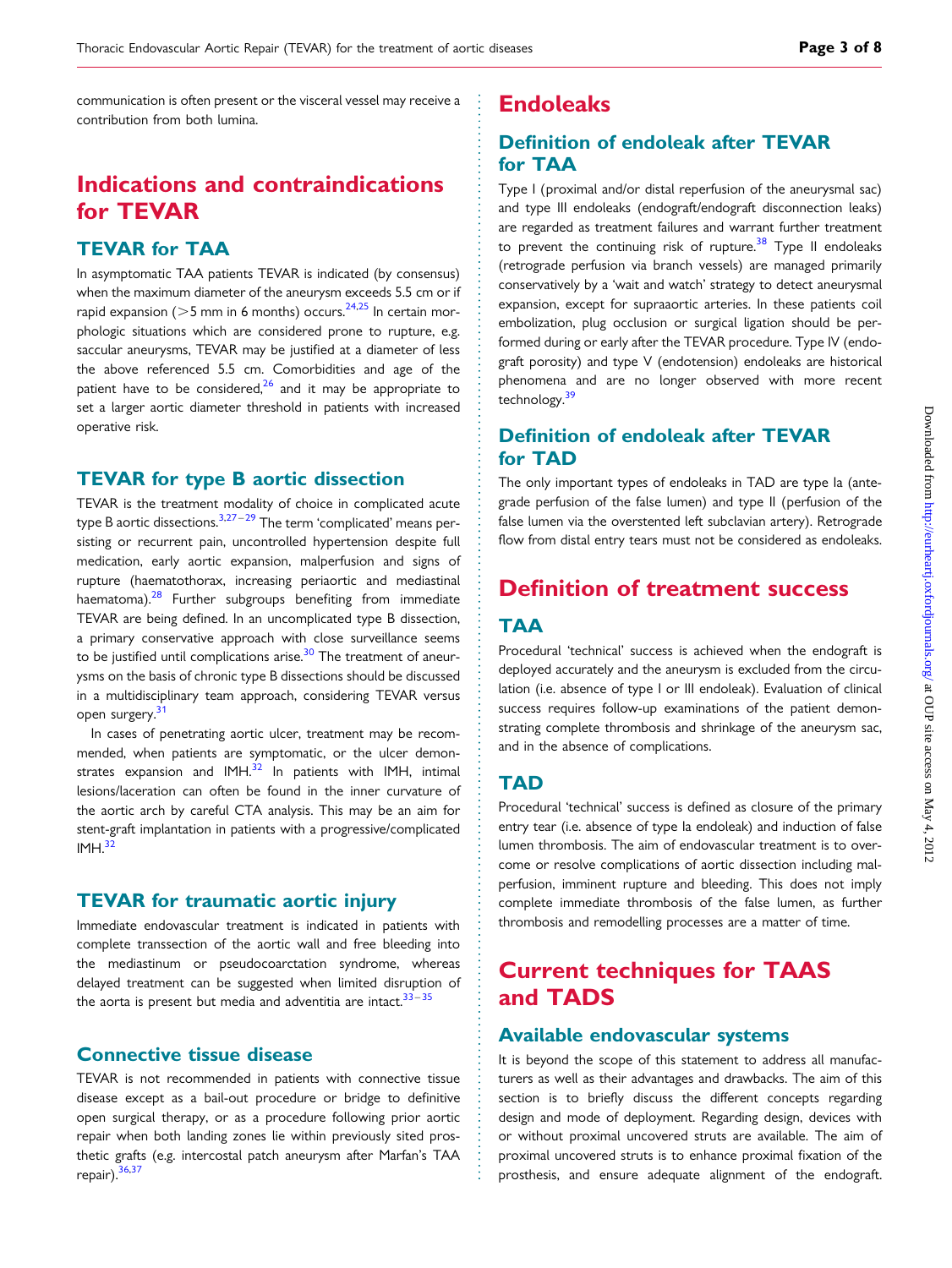However, adverse events potentially associated with bare stents in-cluding retrograde type A dissection have been reported.<sup>[40,41](#page-6-0)</sup> Whether these observations are causal or not remains undefined. In terms of deployment, there is a choice between devices with and without a tip-capture system. $42,43$  It would appear that the availability of a tip capture may increase safety, as blood pressure or anatomy-dependent migration or displacement of the prosthesis during deployment is reduced. A tip-capture system is recommended in patients, where proximal stent-graft deployment is needed (cranial ascending aorta, arch).

### Specifics of TEVAR for TAA

Detailed attention has to be paid to the length of the landing zone, sufficient overlapping if more than one prosthesis is being used, as well as angulation in the aorta and iliac arteries. The stent-graft diameter should exceed the diameter of the landing zones by at least 10-15% of the reference aortic diameter. Anatomic constraints in the infrarenal aorta or the thoracoabdominal transition with excessive tortuosity may lead to a loss of pushability and may preclude advancement of the prosthesis into the area of interest. These difficult situations may be overcome using, in addition to a superstiff guidewire, a second protected stiff buddy wire or a pull-through procedure via the brachial artery.

#### Specifics of TEVAR for TAD

The focus is the occlusion of the primary entry tear. The size of the selected stent graft should be based on the diameter of the aorta proximal to the dissected segment, applying almost no oversizing. The technical challenge, especially in complicated type B dissections, may be to cannulate the narrowed, sometimes collapsed true lumen. To assure access to the true lumen, TEE may often be necessary.<sup>[44](#page-6-0)</sup> Procedure-related difficulties may be overcome by an antegrade approach via the brachial artery with the guidewire being snared in the aorta. After deployment, ballooning is not recommended, even if the stent graft is not fully expanded, because of the self-expanding nature of the stent and the time required for the remodelling process of the aorta. Retrograde dissection and rupture of the dissection membrane has been reported due to ballooning.

# Intraprocedural monitoring and blood pressure control

Invasive blood pressure monitoring is required on a routine basis. Cardiovascular anaesthesiologists trained in endovascular procedures are desirable. Pharmacological lowering of blood pressure  $<$ 80 mmHg systolic during stent-graft deployment may be sufficient in many cases to avoid displacement of the device. If further blood pressure lowering is required in proximal aortic pro-cedures, then rapid pacing is the method of choice.<sup>[45](#page-6-0)</sup>

## Vascular access

Surgical cut-down is traditionally regarded as the safest way to fully control access vessels. Percutaneous approaches are increasingly used with a wide variety of techniques. At present, the diameter and calcification of the vessel represent major limitations of these devices.<sup>[46](#page-6-0)</sup> Further reduction in the profile of stent-graft delivery device will expand the indication for percutaneous approaches.

## Combined procedures

Combined surgical and endovascular techniques—so-called hybrid procedures—have become popularized during the last decade. Staged conventional surgical repair is associated with significant morbidity and mortality, due to the summation of possible complications between first operation, waiting period and second surgical intervention.<sup>[47](#page-6-0)</sup>

In principle, two different approaches to extensive disease of the aortic arch and proximal descending aorta were developed: First, the 'frozen elephant trunk' technique involves conventional surgical repair of the ascending aorta and the aortic arch combined with open antegrade stent grafting of the descending aorta in the period of circulatory arrest.<sup>[48](#page-6-0)-[50](#page-6-0)</sup> Second, re-routing of supraaortic branches by transposition or bypass enables endovascular treatment of the arch and proximal descending aorta without need for cardiopulmonary bypass and hypothermic circulatory arrest. $23,51$  $23,51$  Visceral and renal transpositions cannot be recommended as standard procedures for thoraco-abdominal aneurysms as the early results of these procedures have revealed high mortality rates. $52$  Clearly, further larger series need to be awaited.

# Techniques for non-surgical side branch access

Aortic pathologies involving major side branches are a complex challenge for endovascular repair. Implantation of a stent-graft may result in critical ischaemia and organ dysfunction. Recently, there has been increasing interest in the development of catheterbased non-surgical techniques to address this issue. Approaches include: (1) development of dedicated stent-graft prostheses with fenestrations or branches for direct side branch access, and (2) modification of readily available interventional techniques to establish extra-anatomic side branch perfusion (e.g. 'Chimney', 'Sandwich' technique etc.). All these techniques are still investigational as sufficient follow-up is not yet available; such procedures are not endorsed and should be limited to clinical trials in centres of excellence or with a particular interest until broader knowledge supports the technique.<sup>[53](#page-6-0)</sup>

## Procedure-related complications

Any vascular injury or vessel-associated injury (thrombosis, bleeding, retrograde type A dissection, stroke) during TEVAR and within 24 h, as well as cardiac complications (perforation of a superstiff guidewire, myocardial injury of any kind) should be reported as procedure-related.<sup>[54](#page-6-0)</sup>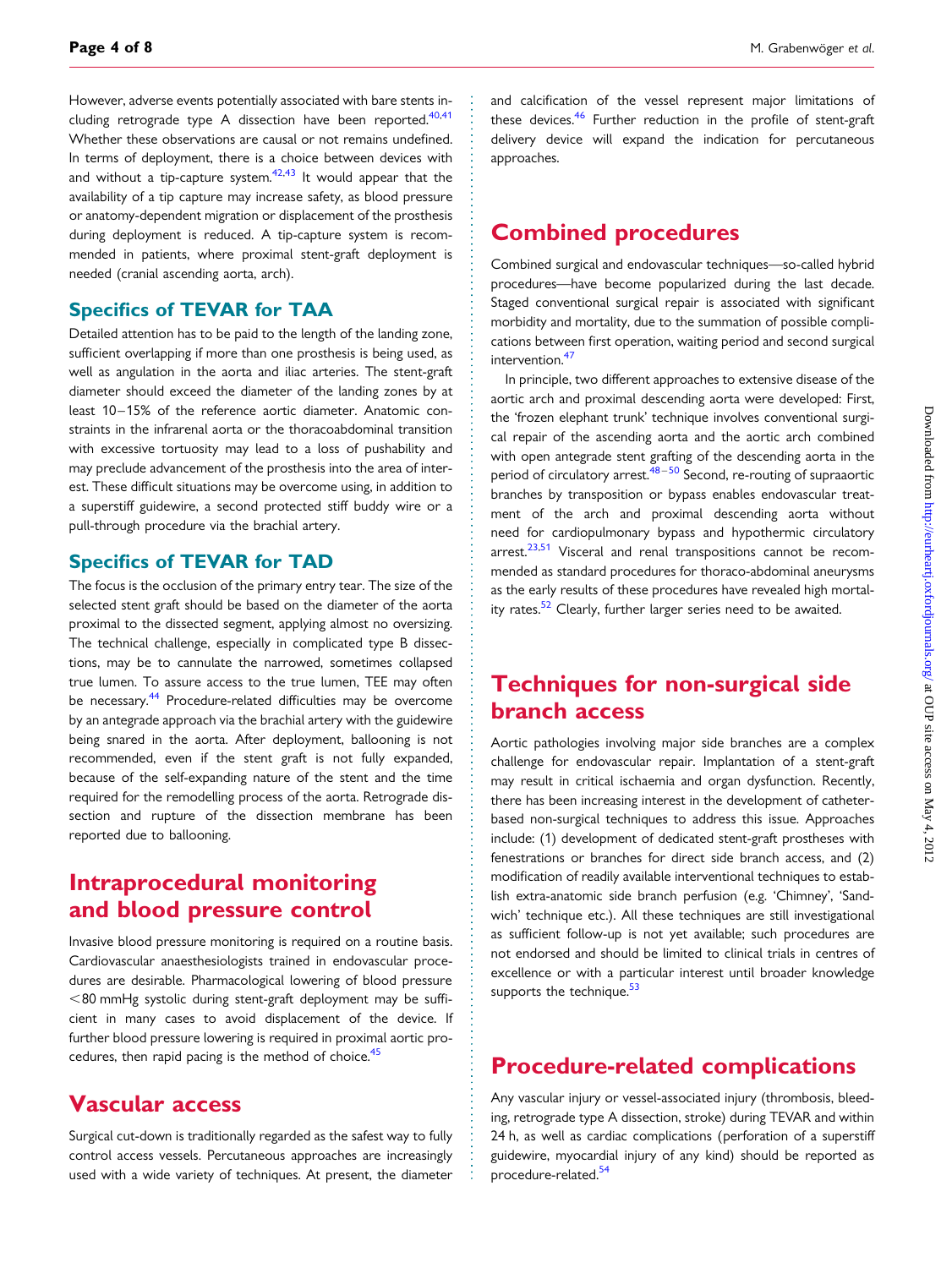### extending the stented aortic segment into the abdominal aorta for persisting malperfusion after TEVAR by implantation of additional uncovered stents distally (PETTICOAT concept) requires further data collection and evaluation. $62$

### Endoleaks

The majority of endoleaks can be avoided by careful selection particularly with regard to important morphological details such as the length of the landing zone, use of multiple stents, length of overlapping segments as well as severe angulation and massive aortic calcification (porcelain aorta).<sup>61</sup>

### TEVAR induced neurologic injury: brain

Brain injury after TEVAR is a major complication and most often associated with the underlying pathology, excessive device manipulation within the arch or intended or inadvertent overstenting of one or more of the great vessels. Further reduction in the stroke rate will be feasible by aggressively maintaining antegrade cerebral perfusion through prior vascular transposition. $^{23}$  $^{23}$  $^{23}$  Overstenting of the left subclavian artery is permissible in the emergency setting (e.g. traumatic aortic injury), but is inadvisable in elective cases due to a heightened risk of stroke and spinal cord injury. Therefore, detailed information on cerebral blood supply is required in elective situations. $63,64$  $63,64$  $63,64$ 

## TEVAR induced neurologic injury: spinal cord

Spinal cord injury can occur immediately after TEVAR or be delayed, requiring clinical and neurological surveillance. The risk may be increased with extended lengths of the covered thoracic aortic segments.<sup>[65](#page-6-0)</sup> Recent reports underline the importance of maintaining collateral blood supply via the left subclavian artery, lumbar arteries as well as hypogastric arteries. Special attention has to be paid to patients with previous treatment of AAA and intended coverage of subclavian artery by TEVAR. In such cases pre-deployment subclavian transposition would appear mandatory. In high-risk patients, preventive cerebrospinal fluid (CSF) drainage, which has proven efficacy in spinal cord protection during open thoraco-abdominal aneurysm surgery, is strongly recommended.<sup>66</sup>

Reversal of paraplegia can be achieved by the immediate initiation of CSF drainage and pharmacological elevation of blood pressure ( $>90$  mmHg mean arterial pressure). Hypotensive episodes during the procedure should be avoided. Neurological outcomes seem to be better with delayed occurrence of paraplegia than with immediate paraplegia after TEVAR.<sup>[67](#page-7-0)</sup> Finally, a highly normal serum haemoglobin as well as precise attent to oxygenation will serve to both, prevention and reversal.

### Vascular complications

Vascular complications are rare when anatomy is respected. Furthermore, the introduction of hydrophilic delivery sheaths has substantially facilitated the introduction of devices in relatively small access vessels. In calcified vessels, open surgical cut-down is preferred. $46$ 

## Stent graft related complications

The most significant complication is retrograde type A dissection.<sup>40,41</sup> Associated factors may include radial force of uncovered struts, diagnosis of TAD, extensive oversizing and ballooning. Erosion of the oesophagus or the left main bronchus is an extremely rare complication and potentially more related to the underlying disease than to the stent graft.<sup>[55](#page-6-0),[56](#page-6-0)</sup> Finally, in TAD, membrane rupture at the distal end of the stent graft may occur. This rare event is likely to be related rather to the underlying disease, than to the size of the stent graft itself.

## Outcome parameters

### TEVAR for TAA

The main outcome parameters are survival and aortic-related sur-vival.<sup>22[,57](#page-6-0)</sup> Other clinically significant outcome parameters would include rate of persisting or newly developing endoleakage, freedom from reintervention or secondary surgical conversion. Summarizing the available literature, outcomes are encouraging, but seem to be predominantly determined by age and co-morbidities[.22](#page-5-0)[,26,58](#page-6-0)

### TEVAR for TAD

Measures of outcome are identical to those of TAA. However, additional information needs to encompass the fate of the distal aorta involved in the dissection. The closure rate of the primary entry tear and thrombosis of the false lumen of the stented segment of the thoracic aorta is high in most series, but needs to be reported in the long term. $54$  It seems reasonable to accept continued perfusion of the false lumen in the abdomen distal from the stent-graft site as long as aortic dilatation does not occur[.59](#page-6-0),[60](#page-6-0)

# Evaluation of results

### Follow-up after TEVAR

Lifelong clinical and morphological surveillance is mandatory after TEVAR as late treatment failure may develop even years after the initial treatment.<sup>61</sup> Currently CTA is recommended prior to discharge. Further follow-ups at 6 and 12 months is based on CTA, thereafter MRI/CTA in addition to annual clinical follow-up should be implemented. The imaging algorithm in case of detectable endoleaks cannot be generalized and remains according to the individual discretion of the treating physician.

# Pending questions

### **Malperfusion**

TEVAR has proved to be the modality of choice in the treatment of malperfusion from dynamic true lumen compression. Additional branch vessel stenting may be necessary in order to resolve malperfusion related to static obstruction (false lumen thrombosis). Interventional or surgical fenestration of the dissecting membrane is not considered as first line therapy.<sup>28</sup> So far, the value of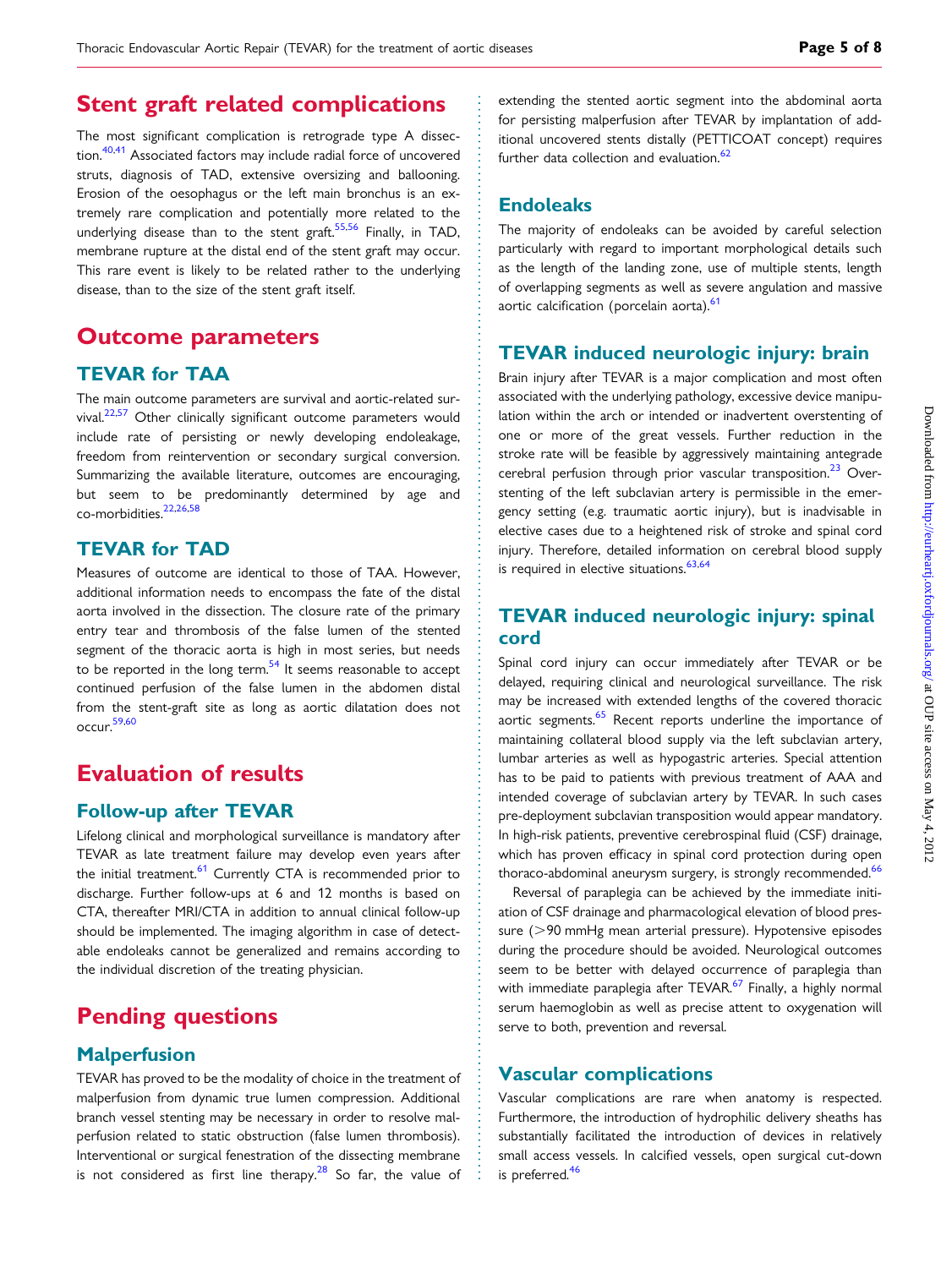#### <span id="page-5-0"></span>Retrograde aortic dissection

Retrograde aortic dissection may occur after TEVAR. However, it is seen more frequently in acute aortic dissection and procedures where the aortic arch or the ascending aorta is involved. The role of bare proximal stents in retrograde type A dissection remains undefined.<sup>[40,41](#page-6-0)</sup>

### Aorto-oesophageal or aorto-bronchial fistulation

Fistulation after TEVAR is rare and more frequently seen after acute aortic syndromes than after elective procedures. The final common pathway in development may be local inflammation in the posterior mediastinum.<sup>55,56</sup> The treatment of choice is radical oesophageal resection comparable to treatment of oesophageal cancer.

## **Perspectives**

#### Progress of device development

Challenges in endograft design are the development of branched endografts and of pathology-specific endografts. $68 - 70$  $68 - 70$  $68 - 70$  However, the unique composition of the proximal thoracic aorta as well as the associated mechanical properties have to be taken into account and make this effort by far more complex than initially expected. There is a need for reducing the dimension (outer diameter) of the stent-graft devices, increasing the conformability and trackability.

#### Pressure sensors

Despite the convincing concept, there are no data showing that pressure sensors are superior to conventional imaging in order to detect or prevent aortic-related adverse events.<sup>[71](#page-7-0)</sup> Development of so-called 'smart' stents has to be expected.

#### Progress of imaging

Recently, there has been increasing interest in functional imaging (assessment of flow patterns, membrane dynamics, diameters during the cardiac cycle, wall stress), which will help to improve our understanding of aortic diseases and may be able to predict future events. $72$  This may be complemented by molecular imaging of the aortic wall metabolism, which will provide important insights into the pathogenesis and healing process.<sup>10</sup>

# Synopsis and outlook

TEVAR has changed aortic medicine, enhancing the armamentarium of the aortic specialist in treating acute and chronic thoracic aortic disease. TEVAR offers a valid treatment option for the elderly patients deemed at excessive risk for open surgery, but also for fit patients with suitable anatomies. Particularly, in patients with traumatic aortic injury and acute complicated TAD, TEVAR is considered the treatment of choice. A prerequisite is a multidisciplinary team approach in centres with a dedicated interest in aortic diseases. Therefore, the foundation of specialized aortic centres

providing the full range of diagnostic and treatment options is strongly recommended.

#### Conflict of interest: none declared.

#### **References**

- 1. Volodos NL, Shekhanin VE, Karpovich IP, Troian VI, Gur'ev I. A self-fixing synthetic blood vessel endoprosthesis. Vestn Khir Im I I Grek 1986;137:123-5.
- 2. Dake MD, Miller DC, Semba CP, Mitchell RS, Walker PI, Liddell RP, Transluminal placement of endovascular stent-grafts for the treatment of descending thoracic aortic aneurysms. N Engl J Med 1994;331:1729 –34.
- 3. Dake MD, Kato N, Mitchell RS, Semba CP, Razavi MK, Shimono T et al. Endovascular stent-graft placement for the treatment of acute aortic dissection. N Engl | Med 1999:340:1546-52.
- 4. Nienaber CA, Fattori R, Lund G, Dieckmann C, Wolf W, von Kodolitsch Y et al. Nonsurgical reconstruction of thoracic aortic dissection by stent-graft placement. N Engl J Med 1999;340:1539-45.
- 5. Eggebrecht H, Pamler R, Zipfel B, Herold U, Chavan A, Rehders TC et al. Thoracic aorta endografts: variations in practice among medical specialists. Catheter Cardiovasc Interv 2006;68:843-52.
- 6. Booher AM, Eagle KA. Diagnosis and management issues in thoracic aortic aneurysm. Am Heart J 2011;162:38-46.
- 7. Isselbacher EM. Thoracic and abdominal aortic aneurysms. Circulation 2005;111:  $816 - 28.$
- 8. Rousseau H, Chabbert V, Maracher MA, El Aassar O, Auriol J, Massabuau P et al. The importance of imaging assessment before endovascular repair of thoracic aorta. Eur J Vasc Endovasc Surg 2009;38:408-21.
- 9. Erbel R, Alfonso F, Boileau C, Dirsch O, Eber B, Haverich A et al. Diagnosis and management of aortic dissection. Eur Heart J 2001;22:1642-81.
- 10. Kuehl H, Eggebrecht H, Boes T, Antoch G, Rosenbaum S, Ladd S et al. Detection of inflammation in patients with acute aortic syndrome: comparison of FDG-PET/ CT imaging and serological markers of inflammation. Heart 2008;94:1472-7.
- 11. Reeps C, Pelisek J, Bundschuh RA, Gurdan M, Zimmermann A, Ockert S et al. Imaging of acute and chronic aortic dissection by 18F-FDG PET/CT. J Nucl Med 2010;51:686 –91.
- 12. Bonatti J, Vassiliades T, Nifong W, Jakob H, Erbel R, Fosse E et al. How to build a cath-lab operating room. Heart Surg Forum 2007;10:E344-8.
- 13. Schutz W, Gauss A, Meierhenrich R, Pamler R, Gorich J. Transesophageal echocardiographic guidance of thoracic aortic stent-graft implantation. J Endovasc Ther 2002;9 Suppl 2:ll14-9.
- 14. Swaminathan M, Lineberger CK, McCann RL, Mathew JP. The importance of intraoperative transesophageal echocardiography in endovascular repair of thoracic aortic aneurysms. Anesth Analg 2003;97:1566-72.
- 15. Rocchi G, Lofiego C, Biagini E, Piva T, Bracchetti G, Lovato L et al. Transesophageal echocardiography-guided algorithm for stent-graft implantation in aortic dissection. *J Vasc Surg* 2004;40:880-5.
- 16. Bartel T, Eggebrecht H, Muller S, Gutersohn A, Bonatti J, Pachinger O et al. Comparison of diagnostic and therapeutic value of transesophageal echocardiography, intravascular ultrasonic imaging, and intraluminal phased-array imaging in aortic dissection with tear in the descending thoracic aorta (type B). Am J Cardiol 2007;99:270 –4.
- 17. Koschyk DH, Meinertz T, Hofmann T, Kodolitsch YV, Dieckmann C, Wolf W et al. Value of intravascular ultrasound for endovascular stent-graft placement in aortic dissection and aneurysm. J Card Surg 2003;18:471-7.
- 18. Eggebrecht H, Zenge M, Ladd ME, Erbel R, Quick HH. In vitro evaluation of current thoracic aortic stent-grafts for real-time MR-guided placement. J Endovasc Ther 2006;13:62-71.
- 19. Nashef SA, Roques F, Michel P, Gauducheau E, Lemeshow S, Salamon R. European system for cardiac operative risk evaluation (EuroSCORE). Eur J Cardiothorac Surg 1999:16:9-13.
- 20. Edwards WH Jr, Naslund TC, Edwards WH Jr, Jenkins JM, McPherson K. Endovascular grafting of abdominal aortic aneurysms. A preliminary study. Ann Surg 1996; 223:568 – 73.
- 21. Poldermans D, Schouten O, Vidakovic R, Bax JJ, Thomson IR, Hoeks SE et al.; DE-CREASE Study. A clinical randomized trial to evaluate the safety of a noninvasive approach in high-risk patients undergoing major vascular surgery: the DECREASE-V Pilot Study. J Am Coll Cardiol 2007;49:1763 –9.
- 22. Czerny M, Funovics M, Sodeck G, Dumfarth J, Schoder M, Juraszek A et al. Longterm results of thoracic endovascular aortic repair in atherosclerotic aneurysms involving the descending aorta. J Thorac Cardiovasc Surg 2010;140:S179-84.
- 23. Gottardi R, Funovics M, Eggers N, Hirner A, Dorfmeister M, Holfeld J et al. Supra-aortic transposition for combined vascular and endovascular repair of aortic arch pathology. Ann Thorac Surg 2008;86:1524 –9.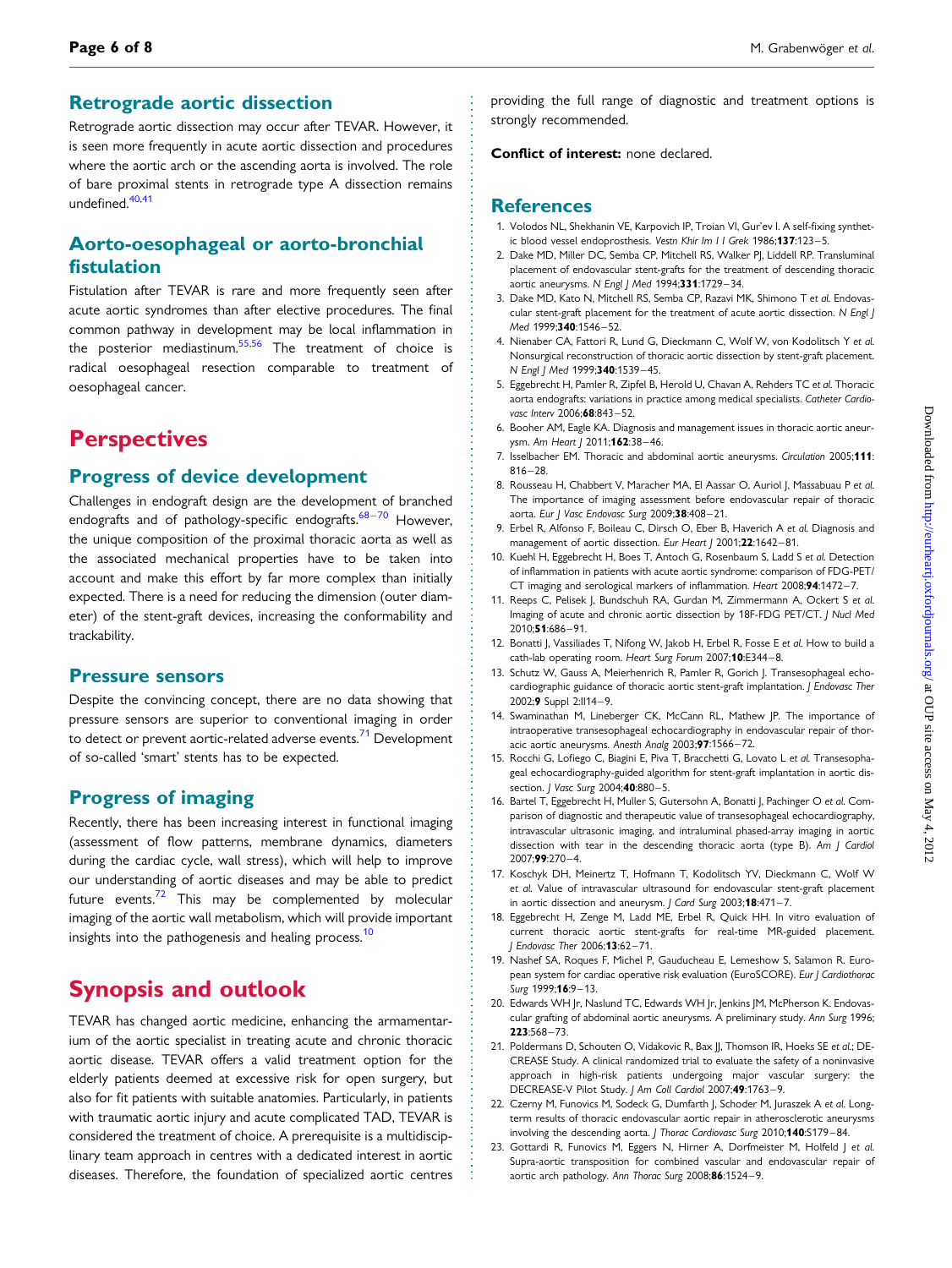- <span id="page-6-0"></span>24. Svensson LG, Kouchoukos NT, Miller DC, Bavaria JE, Coselli JS, Curi MA et al.; Society of Thoracic Surgeons Endovascular Surgery Task Force. Expert consensus document on the treatment of descending thoracic aortic disease using endovascular stent-grafts. Ann Thorac Surg 2008;85:S1-41.
- 25. Hiratzka LF, Bakris GL, Beckman JA, Bersin RM, Carr VF, Casey DE Jr et al.; American College of Cardiology Foundation/American Heart Association Task Force on Practice Guidelines; American Association for Thoracic Surgery; American College of Radiology; American Stroke Association; Society of Cardiovascular Anesthesiologists; Society for Cardiovascular Angiography and Interventions; Society of Interventional Radiology; Society of Thoracic Surgeons; Society for Vascular Medicine. ACCF/AHA/AATS/ACR/ASA/SCA/SCAI/SIR/STS/SVM guidelines for the diagnosis and management of patients with Thoracic Aortic Disease: a report of the American College of Cardiology Foundation/American Heart Association Task Force on Practice Guidelines, American Association for Thoracic Surgery, American College of Radiology, American Stroke Association, Society of Cardiovascular Anesthesiologists, Society for Cardiovascular Angiography and Interventions, Society of Interventional Radiology, Society of Thoracic Surgeons, and Society for Vascular Medicine. Circulation 2010;121:e266-369.
- 26. Demers P, Miller DC, Mitchell RS, Kee ST, Sze D, Razavi MK et al. Midterm results of endovascular repair of descending thoracic aortic aneurysms with firstgeneration stent grafts. J Thorac Cardiovasc Surg 2004;127:664-73.
- 27. Nienaber CA, Kische S, Ince H, Fattori R. Thoracic endovascular aneurysm repair for complicated type B aortic dissection. J Vasc Surg 2011;54:1529-33.
- 28. Szeto WY, McGarvey M, Pochettino A, Moser GW, Hoboken A, Cornelius K et al. Results of a new surgical paradigm: endovascular repair for acute complicated type B aortic dissection. Ann Thorac Surg 2008;86:87-93.
- 29. White RA, Miller DC, Criado FJ, Dake MD, Diethrich EB, Greenberg RK et al.; Multidisciplinary Society for Vascular Surgery Outcomes Committee. Report on the results of thoracic endovascular aortic repair for acute, complicated, type B aortic dissection at 30 days and 1 year from a multidisciplinary subcommittee of the Society for Vascular Surgery Outcomes Committee. / Vasc Surg 2011; 53:1082 –90.
- 30. Nienaber CA, Rousseau H, Eggebrecht H, Kische S, Fattori R, Rehders TC et al.; INSTEAD Trial. Randomized comparison of strategies for type B aortic dissection: the INvestigation of STEnt Grafts in Aortic Dissection (INSTEAD) trial. Circulation 2009;120:2519 –28.
- 31. Czerny M, Zimpfer D, Rodler S, Funovics M, Dorfmeister M, Schoder M et al. Endovascular stent-graft placement of aneurysms involving the descending aorta originating from chronic type B dissections. Ann Thorac Surg 2007;83:1635-9.
- 32. Eggebrecht H, Plicht B, Kahlert P, Erbel R. Intramural hematoma and penetrating ulcers: indications to endovascular treatment. Eur I Vasc Endovasc Surg 2009:38: 659 –65.
- 33. Fattori R, Napoli G, Lovato L, Russo V, Pacini D, Pierangeli A et al. Indications for, timing of, and results of catheter-based treatment of traumatic injury to the aorta. AJR Am J Roentgenol 2002;179:603-9.
- 34. Scheinert D, Krankenberg H, Schmidt A, Gummert JF, Nitzsche S, Scheinert S et al. Endoluminal stent-graft placement for acute rupture of the descending thoracic aorta. Eur Heart | 2004:25:694-700.
- 35. Dake MD, White RA, Diethrich EB, Greenberg RK, Criado FJ, Bavaria JE et al.; Society for Vascular Surgery Outcomes Committee. Report on endograft management of traumatic thoracic aortic transections at 30 days and 1 year from a multidisciplinary subcommittee of the Society for Vascular Surgery Outcomes Committee. J Vasc Surg 2011;53:1091-6.
- 36. Cooper DG, Walsh SR, Sadat U, Hayes PD, Boyle JR. Treating the thoracic aorta in Marfan syndrome: surgery or TEVAR? J Endovasc Ther 2009;16:60-70.
- 37. Ince H, Rehders TC, Petzsch M, Kische S, Nienaber CA. Stent-grafts in patients with marfan syndrome. *J Endovasc Ther* 2005;12:82-8.
- 38. Stavropoulos SW, Carpenter JP. Postoperative imaging surveillance and endoleak management after endovascular repair of thoracic aortic aneurysms. J Vasc Surg 2006;43 Suppl A:89-93A.
- 39. Turina MI, Shennib H, Dunning J, Cheng D, Martin J, Muneretto C et al.; EACTS/ ESCVS Committee. EACTS/ESCVS best practice guidelines for reporting treatment results in the thoracic aorta. Eur J Cardiothorac Surg 2009;35:927-30.
- 40. Dong ZH, Fu WG, Wang YQ, Guo da Q, Xu X, Ji Y et al. Retrograde type A aortic dissection after endovascular stent graft placement for treatment of type B dissection. Circulation 2009;119:735 –41.
- 41. Eggebrecht H, Thompson M, Rousseau H, Czerny M, Lönn L, Mehta RH et al.; European Registry on Endovascular Aortic Repair Complications. Retrograde ascending aortic dissection during or after thoracic aortic stent graft placement: insight from the European registry on endovascular aortic repair complications. Circulation 2009;120:S276 –81.
- 42. Riambau V, Zipfel B, Coppi G, Czerny M, Tealdi DG, Ferro C et al.; RELAY Endovascular Registry for Thoracic Disease RESTORE Investigators. Final operative and midterm results of the European experience in the RELAY Endovascular Registry for Thoracic Disease (RESTORE) study. J Vasc Surg 2011;53:565-73.
- 43. Greenberg RK, O'Neill S, Walker E, Haddad F, Lyden SP, Svensson LG et al. Endovascular repair of thoracic aortic lesions with the Zenith TX1 and TX2 thoracic grafts: intermediate-term results. J Vasc Surg 2005;41:589-96.
- 44. Koschyk DH, Nienaber CA, Knap M, Hofmann T, Kodolitsch YV, Skriabina V et al. How to guide stent-graft implantation in type B aortic dissection? Comparison of angiography, transesophageal echocardiography, and intravascular ultrasound. Circulation 2005;112:I260-4.
- 45. Nienaber CA, Kische S, Rehders TC, Schneider H, Chatterjee T, Bünger CM et al. Rapid pacing for better placing: comparison of techniques for precise deployment of endografts in the thoracic aorta. J Endovasc Ther 2007;14:506-12.
- 46. Lonn L, Larzon T, Van Den Berg JC. From puncture to closure of the common femoral artery in endovascular aortic repair. J Cardiovasc Surg (Torino) 2010;51:  $791 - 8.$
- 47. Safi HJ, Miller CC III, Estrera AL, Huynh TT, Rubenstein FS, Subramaniam MH et al. Staged repair of extensive aortic aneurysms: morbidity and mortality in the elephant trunk technique. Circulation 2001;104:2938-42.
- 48. Chavan A, Karck M, Hagl C, Winterhalter M, Baus S, Galanski M et al. Hybrid endograft for one-step treatment of multisegment disease of the thoracic aorta. J Vasc Interv Radiol 2005;16:823 –9.
- 49. Gorlitzer M, Weiss G, Thalmann M, Mertikian G, Wislocki W, Meinhart J et al. Combined surgical and endovascular repair of complex aortic pathologies with a new hybrid prosthesis. Ann Thorac Surg 2007;84:1971-6.
- 50. Jakob H, Tsagakis K, Pacini D, Di Bartolomeo R, Mestres C, Mohr F et al. The International E-vita Open Registry: data sets of 274 patients. J Cardiovasc Surg (Torino) 2011;52:717 –23.
- 51. Weigang E, Parker J, Czerny M, Peivandi AA, Dorweiler B, Beyersdorf F et al. Endovascular aortic arch repair after aortic arch de-branching. Ann Thorac Surg 2009;87:603 –7.
- 52. Donas KP, Czerny M, Guber I, Teufelsbauer H, Nanobachvili J. Hybrid openendovascular repair for thoracoabdominal aortic aneurysms: current status and level of evidence. Eur J Vasc Endovasc Surg 2007;34:528-33.
- 53. Criado FJ, McKendrick C, Criado FR. Technical solutions for common problems in TEVAR: managing access and aortic branches. J Endovasc Ther 2009;16 Suppl 1:  $163 - 79.$
- 54. Eggebrecht H, Nienaber CA, Neuhauser M, Baumgart D, Kische S, Schmermund A et al. Endovascular stent-graft placement in aortic dissection: a meta-analysis. Eur Heart J 2006;27:489-98.
- 55. Chiesa R, Melissano G, Marone EM, Marrocco-Trischitta MM, Kahlberg A. Aorto-oesophageal and aortobronchial fistulae following thoracic endovascular aortic repair: a national survey. Eur J Vasc Endovasc Surg 2010;39:273-9.
- 56. Eggebrecht H, Mehta RH, Dechene A, Tsagakis K, Kühl H, Huptas S et al. Aortoesophageal fistula after thoracic aortic stent-graft placement: a rare but catastrophic complication of a novel emerging technique. JACC Cardiovasc Interv 2009;2:570-6.
- 57. Cheng D, Martin J, Shennib H, Dunning J, Muneretto C, Schueler S et al. Endovascular aortic repair versus open surgical repair for descending thoracic aortic disease a systematic review and meta-analysis of comparative studies. J Am Coll Cardiol 2010:55:986-1001.
- 58. Eggebrecht H, Herold U, Kuhnt O, Schmermund A, Bartel T, Martini S et al. Endovascular stent-graft treatment of aortic dissection: determinants of postinterventional outcome. Eur Heart J 2005;26:489-97.
- 59. Huptas S, Mehta RH, Kuhl H, Kühl H, Tsagakis K, Reinsch N et al. Aortic remodeling in type B aortic dissection: effects of endovascular stent-graft repair and medical treatment on true and false lumen volumes. J Endovasc Ther 2009;16:  $28 - 38.$
- 60. Schoder M, Czerny M, Cejna M, Rand T, Stadler A, Sodeck GH et al. Endovascular repair of acute type B aortic dissection: long-term follow-up of true and false lumen diameter changes. Ann Thorac Surg 2007;83:1059-66.
- 61. Dumfarth J, Michel M, Schmidli J, Sodeck G, Ehrlich M, Grimm M et al. Mechanisms of failure and outcome of secondary surgical interventions after thoracic endovascular aortic repair (TEVAR). Ann Thorac Surg 2011;91:1141-6.
- 62. Nienaber CA, Kische S, Zeller T, Rehders TC, Schneider H, Lorenzen B et al. Provisional extension to induce complete attachment after stent-graft placement in type B aortic dissection: the PETTICOAT concept. J Endovasc Ther 2006;13: 738 –46.
- 63. Rehders TC, Petzsch M, Ince H, Kische S, Korber T, Koschyk DH et al. Intentional occlusion of the left subclavian artery during stent-graft implantation in the thoracic aorta: risk and relevance. J Endovasc Ther 2004;11:659-66.
- 64. Weigang E, Parker JA, Czerny M, Lonn L, Bonser RS, Carrel TP et al. Should intentional endovascular stent-graft coverage of the left subclavian artery be preceded by prophylactic revascularisation? Eur J Cardiothorac Surg 2011;40:858-68.
- 65. Buth J, Harris PL, Hobo R, van Eps R, Cuypers P, Duijm L et al. Neurologic complications associated with endovascular repair of thoracic aortic pathology: incidence and risk factors. A study from the European Collaborators on Stent/ Graft Techniques for Aortic Aneurysm Repair (EUROSTAR) registry. J Vasc Surg 2007:46:1103-10.